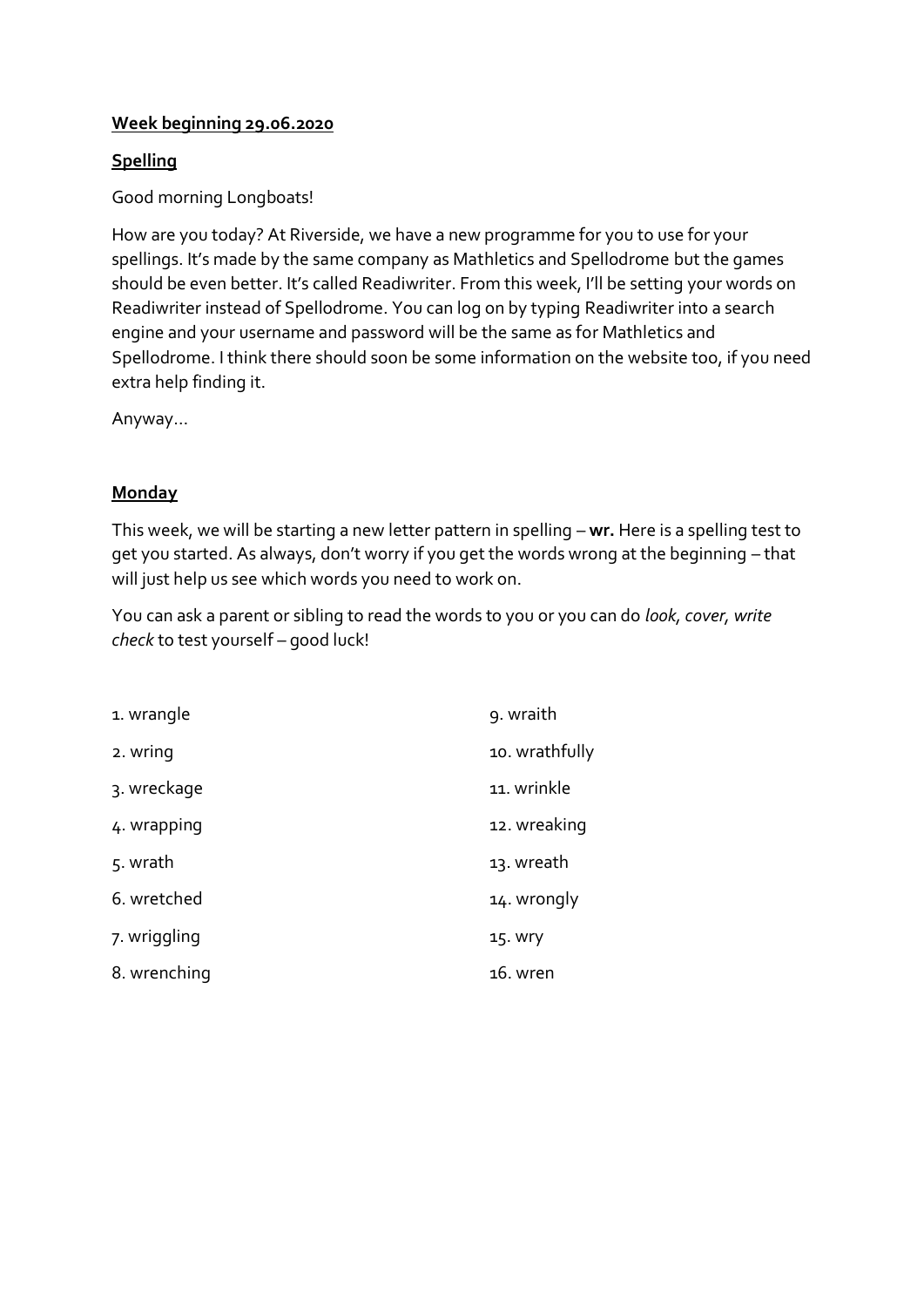### **Tuesday**

Can you fill in the correct word for each sentence?

1. "That \_\_\_\_\_\_\_\_\_\_\_\_\_\_ cat is keeping the whole street awake with its screeching!" moaned Dad.

2. Jenny decided to stop \_\_\_\_\_\_\_\_\_\_\_\_\_\_\_\_\_\_\_\_\_ her little brother when he got taller than she was.

3. The \_\_\_\_\_\_\_\_\_\_ sang its little heart out from its perch on the damp branch of the lilac tree.

4. Slowly but unstoppably, the approached the little group, who shivered in their shoes.

5. After the thunderstorm, Dec's jumper was so wet that he could \_\_\_\_\_\_\_\_\_\_ it into a puddle on the kitchen floor.

6. On the  $1^{st}$  December, Harry hung the Christmas  $\qquad \qquad$  on the front door.

|       |          |                | wrestling |
|-------|----------|----------------|-----------|
|       |          |                |           |
|       |          |                |           |
|       |          |                |           |
| wring | wretched | wreath<br>wren | wraith    |

### **Wednesday**

Can you work out the missing letter in each word?

```
w_aith wrin_le wre_ched wre_king
```
w\_angle wres\_le w\_iggling

#### **Thursday**

Can you log onto Readiwriter and spend 15 minutes trying out these words? You can do this on a laptop, tablet, computer or a phone. See how many you can understand and spell correctly – I'm giving out 3 dojo points each to people who score 1000 points or more this week.